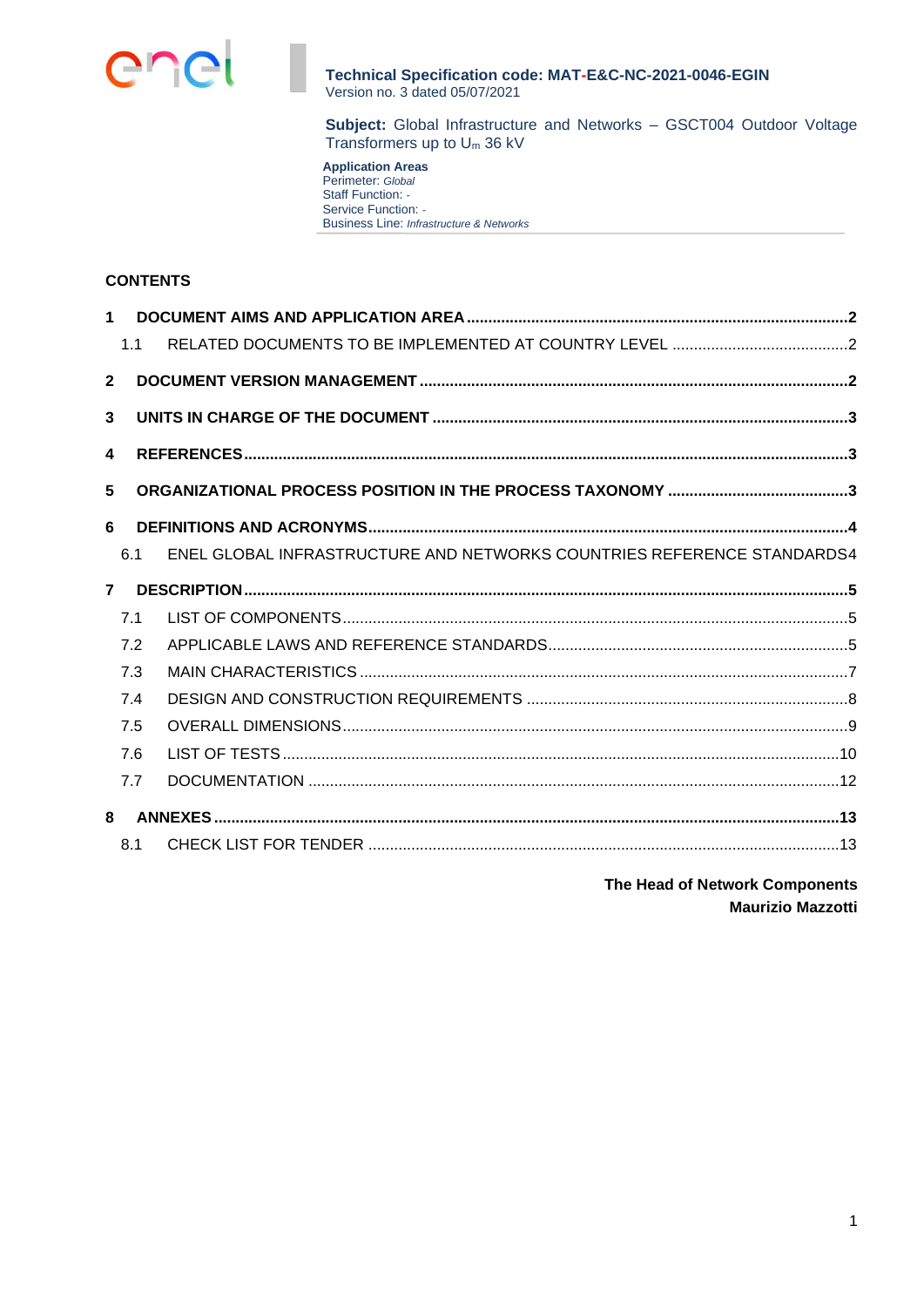**Subject:** Global Infrastructure and Networks – GSCT004 Outdoor Voltage Transformers up to U<sup>m</sup> 36 kV

**Application Areas** Perimeter: *Global* Staff Function: *-* Service Function: *-* Business Line: *Infrastructure & Networks*

# <span id="page-1-0"></span>**1 DOCUMENT AIMS AND APPLICATION AREA**

This document prescribes the technical characteristics, the performance and the testing methods for outdoor Voltage Transformers (VT) to be used to provide energy to MV remote switching points in the distribution network up to 36 kV of the Enel Group Distribution Companies located in the countries listed below:

| <b>Country</b> | <b>Distribution Company</b>  |
|----------------|------------------------------|
| Argentina      | Edesur                       |
|                | Enel Distribuição Rio        |
| Brazil         | Enel Distribuição Ceará      |
|                | Enel Distribuição Goiás Enel |
|                | Enel Distribuição São Paulo  |
| Chile          | Enel Distribución Chile      |
| Colombia       | Codensa                      |
| Iberia         | e-distribución               |
| Italy          | e-distribuzione              |
| Peru           | Enel Distribución Perú       |
|                | Enel Distributie Banat       |
| Romania        | Enel Distributie Dobrogea    |
|                | Enel Distributie Muntenia    |

### <span id="page-1-1"></span>**1.1 Related documents to be implemented at country level**

This document applies to both Enel Global Infrastructure and Networks Srl Company and to Infrastructure and Networks Business Line perimeter when each Company does not have to issue further documents.

| <b>Version</b> | Date       | <b>Main changes description</b>                                                                                                                                                                                                                                                                     |  |  |
|----------------|------------|-----------------------------------------------------------------------------------------------------------------------------------------------------------------------------------------------------------------------------------------------------------------------------------------------------|--|--|
| 00             | 21/01/2016 | First emission                                                                                                                                                                                                                                                                                      |  |  |
| 01             | 22/04/2016 | Modification of the main characteristics and updating of the whole document                                                                                                                                                                                                                         |  |  |
| 02             | 24/11/2016 | 4.3 Added particular local seismic requirements - 5 Updated names of local DSOs, weights as<br>indicative values and local specific seismic requirements - 7.2.7 Added the type test for local seismic<br>requirements by analytic demonstration - 7.4.3 Updated reference standard for ageing test |  |  |
| 03             | 05/07/2021 | Issuing of "Global Infrastructure and Networks – GSCT004 Outdoor Voltage Transformers up to $U_m$ 36<br>kV" technical specification.<br>New Enel types added - Update of characteristics - Simplified test procedures                                                                               |  |  |

# <span id="page-1-2"></span>**2 DOCUMENT VERSION MANAGEMENT**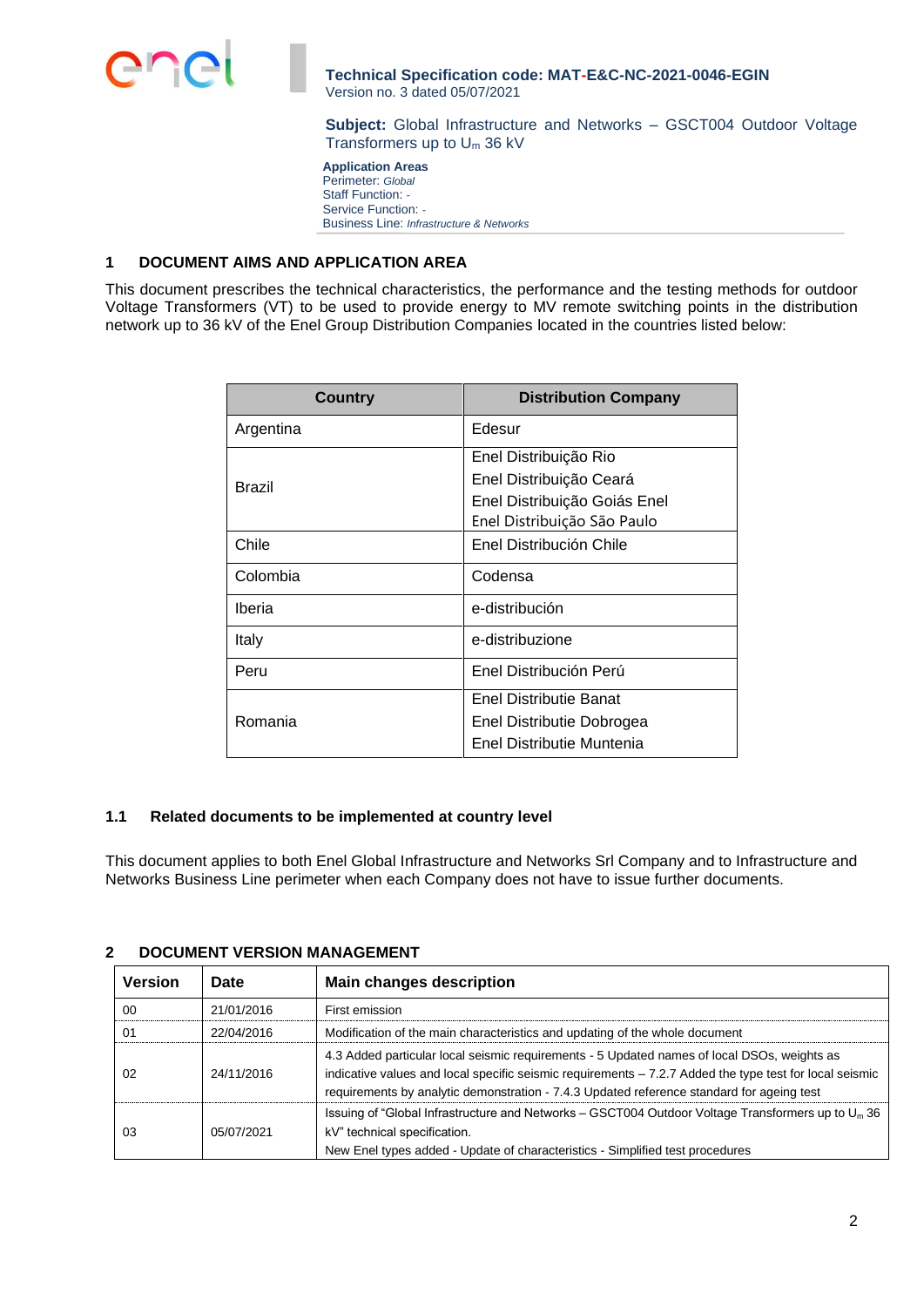

**Subject:** Global Infrastructure and Networks – GSCT004 Outdoor Voltage Transformers up to U<sup>m</sup> 36 kV

**Application Areas** Perimeter: *Global* Staff Function: *-* Service Function: *-* Business Line: *Infrastructure & Networks*

# <span id="page-2-0"></span>**3 UNITS IN CHARGE OF THE DOCUMENT**

Responsible for drawing up the document:

• Global Infrastructure and Networks: Engineering and Construction / Components and Devices Design / Network Components unit

Responsible for authorizing the document:

- Global Infrastructure and Networks: Head of Engineering and Construction unit
- Global Infrastructure and Networks: Head of Health, Safety, Environment and Quality unit.

# <span id="page-2-1"></span>**4 REFERENCES**

- Code of Ethics of Enel Group;
- Enel Human Right Policy;
- The Enel Group Zero Tolerance of Corruption (ZTC) Plan;
- Organization and management model as per Legislative Decree No. 231/2001;
- RACI Handbook Infrastructure and Networks no. 06;
- Enel Global Compliance Program (EGCP);
- Integrated Policy of Quality, Health and Safety, Environment and anti-Bribery;

# <span id="page-2-2"></span>**5 ORGANIZATIONAL PROCESS POSITION IN THE PROCESS TAXONOMY**

Value Chain/Process Area: Networks Management

Macro Process: Materials management

Process: Network components standardization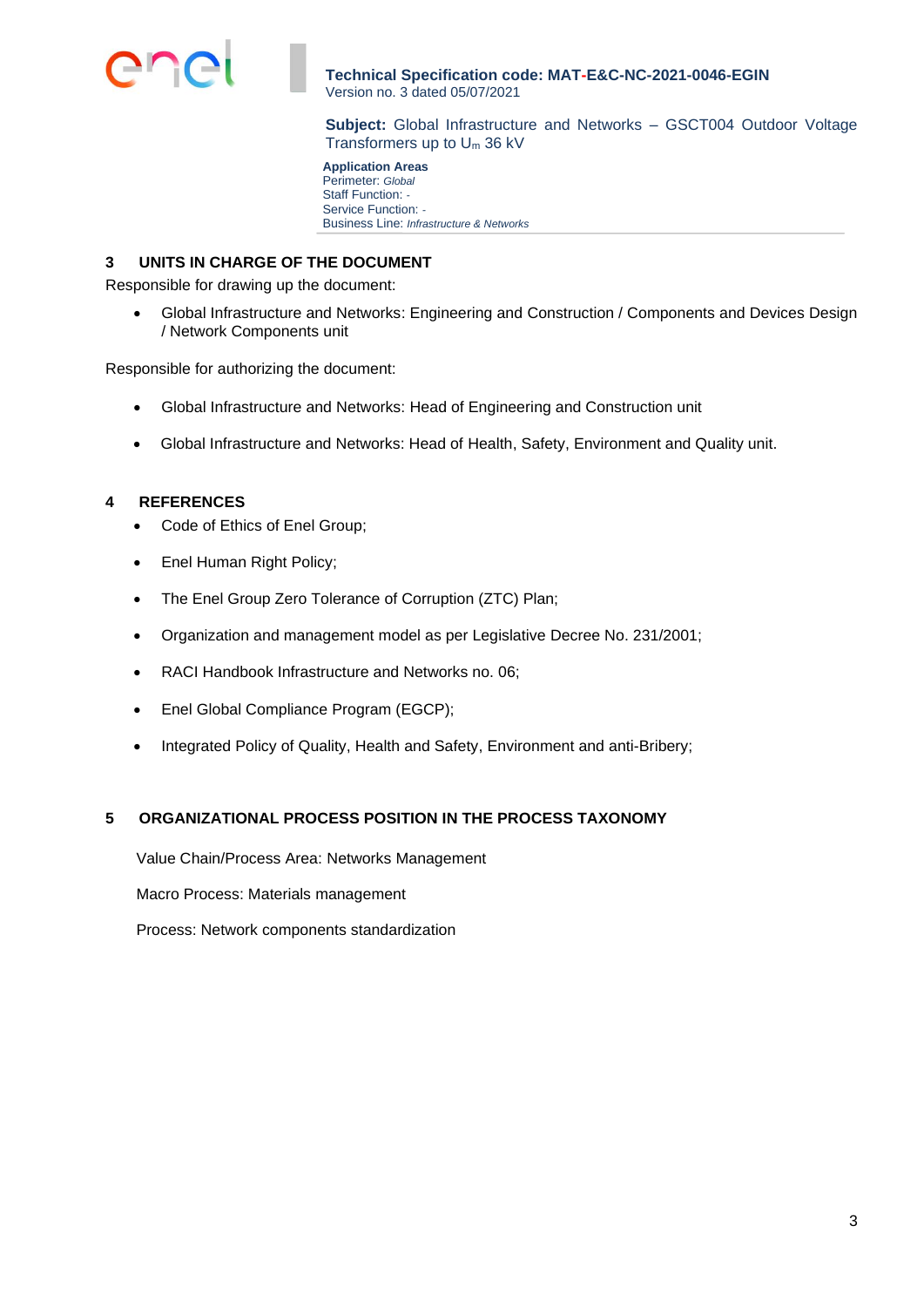

**Subject:** Global Infrastructure and Networks – GSCT004 Outdoor Voltage Transformers up to U<sup>m</sup> 36 kV

**Application Areas** Perimeter: *Global* Staff Function: *-* Service Function: *-* Business Line: *Infrastructure & Networks*

## <span id="page-3-0"></span>**6 DEFINITIONS AND ACRONYMS**

| <b>Acronym and Key words</b>                    | <b>Description</b>                                                                                                                                                                                                                                                                                                                                                                                                                                                                          |
|-------------------------------------------------|---------------------------------------------------------------------------------------------------------------------------------------------------------------------------------------------------------------------------------------------------------------------------------------------------------------------------------------------------------------------------------------------------------------------------------------------------------------------------------------------|
| <b>Technical Conformity Assessment</b><br>(TCA) | A "conformity assessment" with respect to "specified requirements"<br>consists in functional, dimensional, constructional and test<br>characteristics required for a product (or a series of products) and<br>quoted in technical specifications and quality requirements issued by<br>Enel Group distribution companies. This also includes the verification<br>of conformity with respect to local applicable regulation and laws and<br>possession of relevant requested certifications. |

# <span id="page-3-1"></span>**6.1 Enel Global Infrastructure and Networks countries Reference standards**

Reference documents listed below (amendments included) shall be the edition in-force at the contract date.

| <b>ISO/IEC 17000</b> | Conformity assessment – Vocabulary and general principles                                                                                           |
|----------------------|-----------------------------------------------------------------------------------------------------------------------------------------------------|
| <b>ISO/IEC 17020</b> | General criteria for the operation of various types of bodies performing inspection                                                                 |
| <b>ISO/IEC 17025</b> | General requirements for the competence of testing and calibration laboratories                                                                     |
| ISO/IEC 17050-1      | Conformity assessment - Supplier's declaration of conformity - Part 1: General<br>requirements (ISO/IEC 17050-1:2004, corrected version 2007-06-15) |
| ISO/IEC 17050-2      | Conformity assessment - Supplier's declaration of conformity - Part 2: Supporting<br>documentation (ISO/IEC 17050-2:2004)                           |
| <b>ISO/IEC 17065</b> | Conformity assessment – Requirements for bodies certifying products, processes<br>and services                                                      |
|                      |                                                                                                                                                     |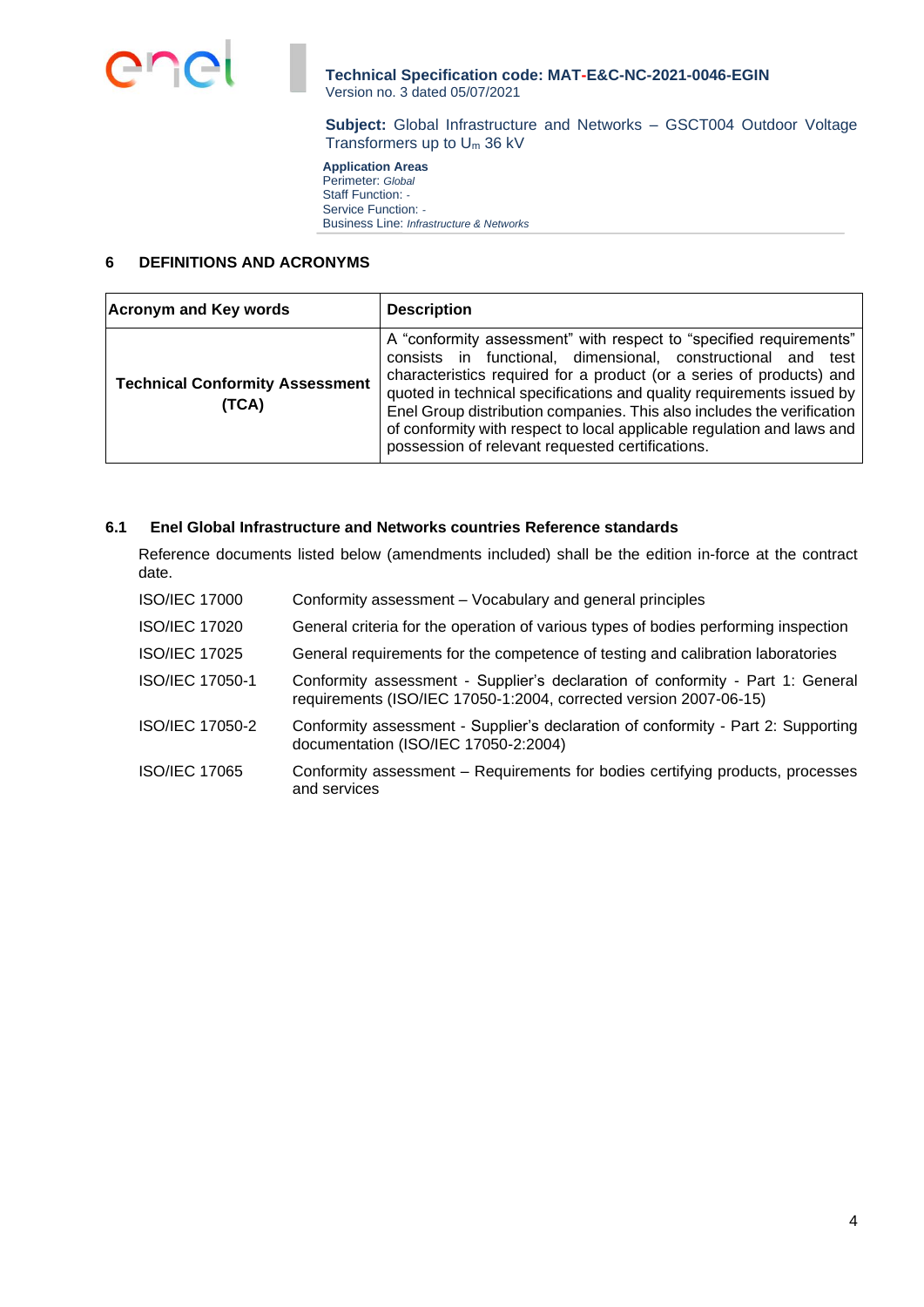

**Subject:** Global Infrastructure and Networks – GSCT004 Outdoor Voltage Transformers up to U<sup>m</sup> 36 kV

**Application Areas** Perimeter: *Global* Staff Function: *-* Service Function: *-* Business Line: *Infrastructure & Networks*

# <span id="page-4-0"></span>**7 DESCRIPTION**

# <span id="page-4-1"></span>**7.1 List of Components**

The components are identified with the Global Types indicated in the table reported in clause 7.3 of this document.

Global types are associated with Country codes (identification numbers) for the relevant country of application. The cable for the connection of secondary terminals indicated in the following is included in the supply.



Examples of Voltage Transformer and electrical scheme

# <span id="page-4-2"></span>**7.2 Applicable laws and reference standards**

# **7.2.1.Laws**

7.2.1.1. **Argentina**

Norma IRAM

# 7.2.1.2. **Brazil**

NR-10 - segurança em instalações e serviços em eletricidade.

7.2.1.3. **Chile**

NSEG 5. E.n.71 - Reglamento de Instalaciones Eléctricas de Corrientes Fuertes.

# 7.2.1.4. **Colombia**

RETIE - Reglamento Técnico de Instalaciones Eléctricas. Ley 400 de 1997.

### 7.2.1.5. **Perú**

Código Nacional de Electricidad Suministro.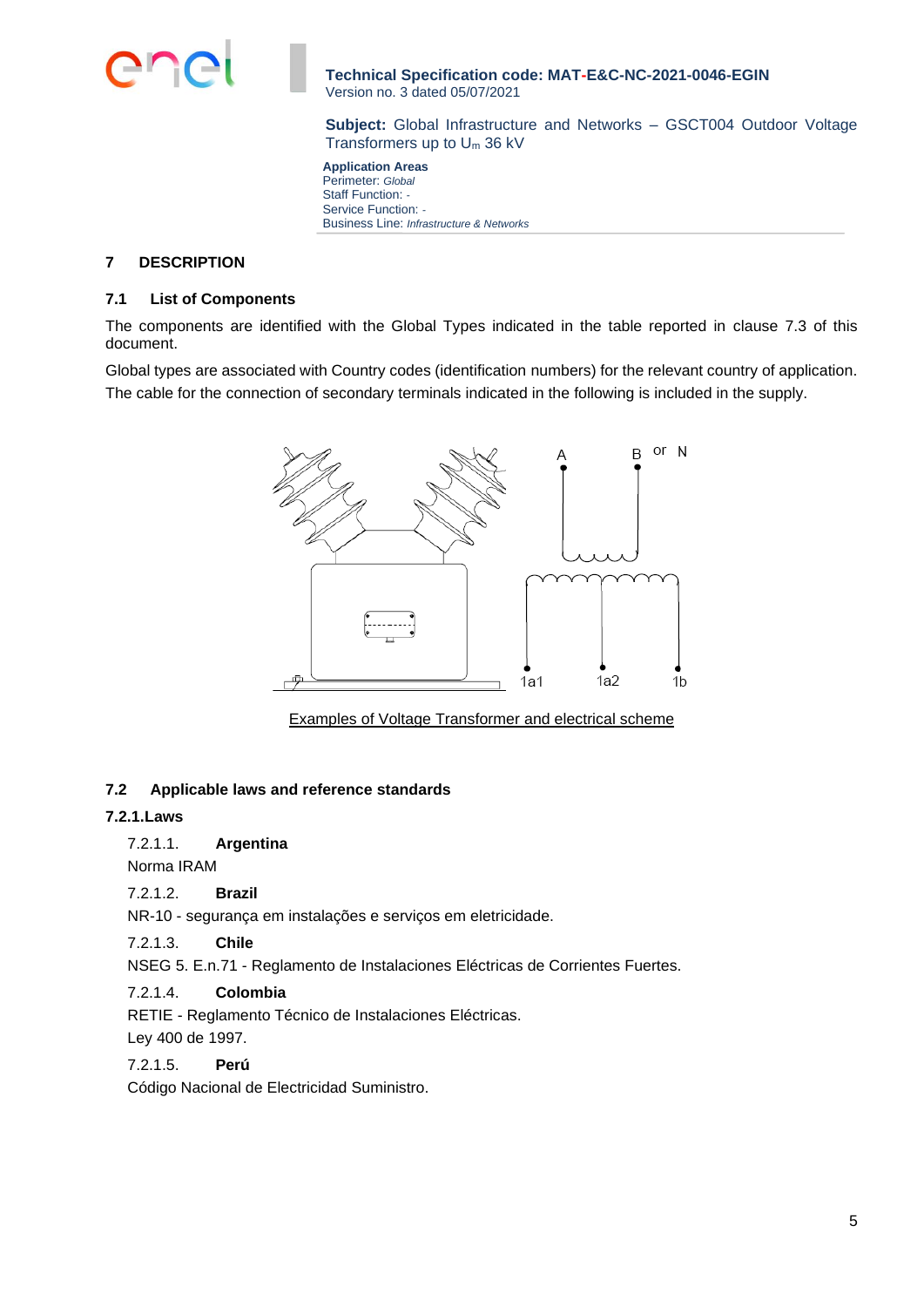

**Subject:** Global Infrastructure and Networks – GSCT004 Outdoor Voltage Transformers up to U<sup>m</sup> 36 kV

**Application Areas** Perimeter: *Global* Staff Function: *-* Service Function: *-* Business Line: *Infrastructure & Networks*

## **7.2.2.Standards**

The reference documents listed below shall be intended as the edition in force.

For Latin America destinations the reference standards are the IEC/ISO and for Europe destinations the reference standards are the correspondent European standards (EN).

| <b>Standards</b>        |
|-------------------------|
| IEC 61869-1             |
| IEC 61869-3             |
| IEC 60660               |
| IEC 60529 + AMD1 + AMD2 |
| <b>IEC TS 60815</b>     |

# **7.2.3.Particular local seismic requirements**

### 7.2.3.1. **Chile**

ETGI-1020 - Especificaciones técnicas generals – Requisitos de diseno sismico para equipo elèctrico DMAD-0184 - Poste de hormigòn armado 13,5 m.

- 7.2.3.2. **Colombia**
- NSR 10 Norma Sismo Resistente Colombiana

### 7.2.3.3. **Peru**

E-SE-010 - Accion sismica en equipos electricos y mecánicos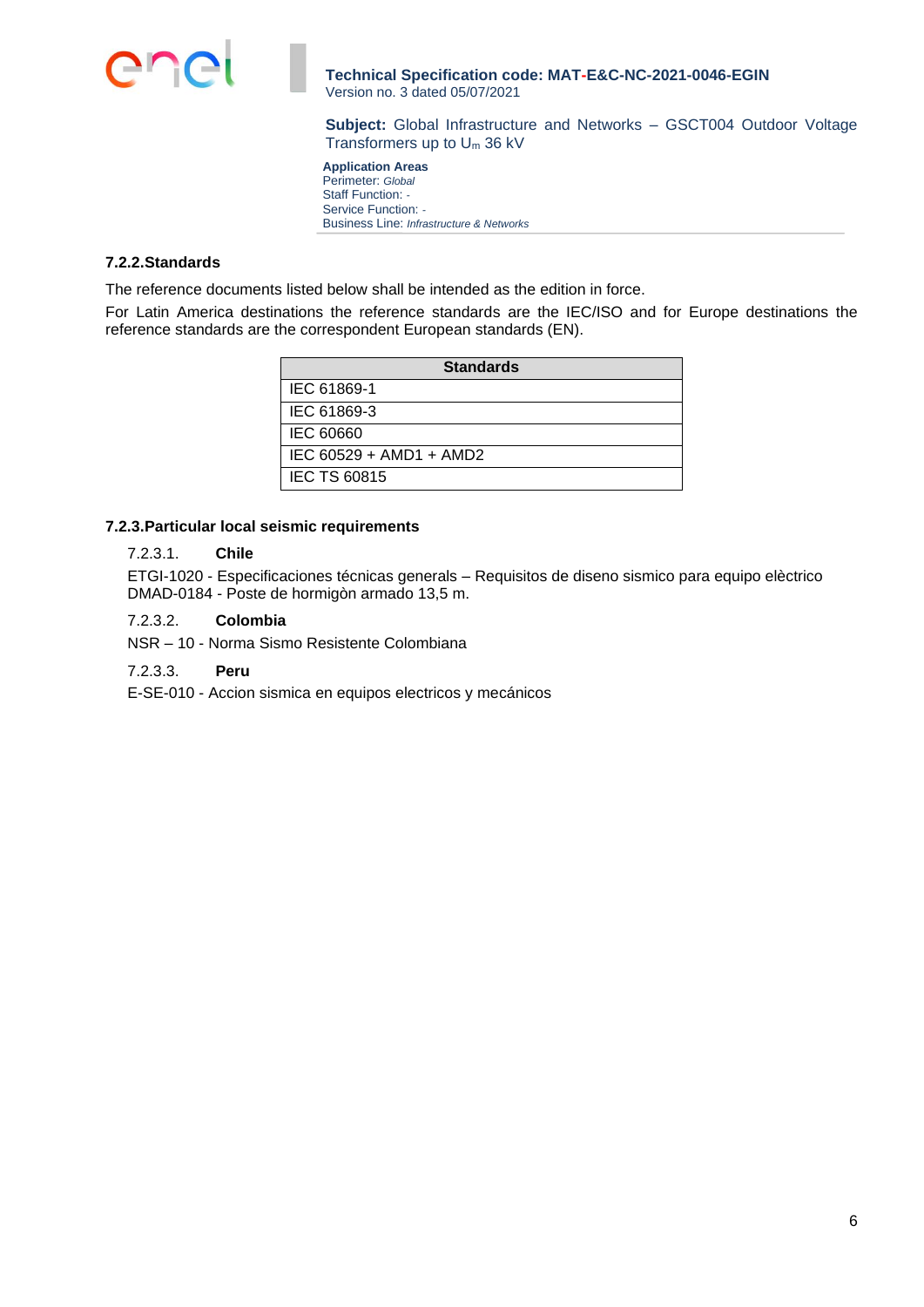**Subject:** Global Infrastructure and Networks – GSCT004 Outdoor Voltage Transformers up to U<sup>m</sup> 36 kV

**Application Areas** Perimeter: *Global* Staff Function: *-* Service Function: *-* Business Line: *Infrastructure & Networks*

# <span id="page-6-0"></span>**7.3 Main characteristics**

Global types associated with country codes, main ratings, requirements and service conditions prescribed are indicated in the following:

| <b>GLOBAL TYPE</b>                    | GSCT004/31                                              | GSCT004/32                              | GSCT004/34                                                                | GSCT004/35   | GSCT004/36        | GSCT004/37    | GSCT004/38    | GSCT004/39                                                   | GSCT004/40   |
|---------------------------------------|---------------------------------------------------------|-----------------------------------------|---------------------------------------------------------------------------|--------------|-------------------|---------------|---------------|--------------------------------------------------------------|--------------|
| <b>COUNTRY CODE</b>                   | 990362                                                  | 990361                                  | 531271                                                                    | 530052       | 530051            | 530053        | 530054        | 0102-1937                                                    | 0102-1936    |
| <b>COUNTRY</b>                        | <b>Brazil</b>                                           | <b>Brazil</b>                           | Colombia                                                                  | Chile        | Chile             | Perù          | Perù          | Argentina                                                    | Argentina    |
| Rated Primary Voltage (kV)            | $13,8 - 11,4$                                           | 34,5                                    | $13,2 - 11,4$                                                             | 23           | 12                | 20            | 10            | 13,2                                                         | 33           |
| Rated Secondary Voltage (kV)          | 0,11                                                    | 0,11                                    | 0,11                                                                      | 0,11         | 0,11              | 0,11          | 0,11          | 0,11                                                         | 0,11         |
| Insulation level Um/AC/LI             | 17,5 / 38 / 95 36 / 70 / 170                            |                                         | 17,5 / 38 / 95<br>$(*)$                                                   |              |                   |               |               | 36/70/170 17,5/38/95 24/50/125 12/28/75 17,5/38/95 36/70/170 |              |
| Rated Frequency                       | 60                                                      | 60                                      | 60                                                                        | 50           | 50                | 60            | 60            | 50                                                           | 50           |
| Rated power / Accuracy class          | 250VA/3 - to be referred to both voltage ratios, if any |                                         |                                                                           |              |                   |               |               |                                                              |              |
| Thermal limiting output (VA)          | 450 VA                                                  |                                         |                                                                           |              |                   |               |               |                                                              |              |
| <b>Rated Voltage Factor</b>           | 1,2 continuous and 1,5 x 30 sec                         |                                         |                                                                           |              |                   |               |               |                                                              |              |
| Degree of protection                  |                                                         |                                         |                                                                           |              | IP 44 - IEC 60529 |               |               |                                                              |              |
| Pollution IEC/TS 60815 - SPC<br>Class | e (very h.)                                             | $e$ (very h.)                           | $c$ (medium)                                                              | $c$ (medium) | $c$ (medium)      | $e$ (very h.) | $e$ (very h.) | $c$ (medium)                                                 | $c$ (medium) |
| RUSCD (mm/kV)                         | 53,7                                                    | 53,7                                    | 34,7                                                                      | 34,7         | 34,7              | 53,7          | 53,7          | 34,7                                                         | 34,7         |
| <b>Relative humidity</b>              | 98%                                                     | 98%                                     | 98%                                                                       | 98%          | 98%               | 98%           | 98%           | 98%                                                          | 98%          |
| Ambient air temperature (°C)          | $-10/50$                                                | $-10/50$                                | $-10/50$                                                                  | $-10/50$     | $-10/50$          | $-10/50$      | $-10/50$      | $-10/50$                                                     | $-10/50$     |
| Altitude a. s. l. (m)                 | 1000                                                    | 1000                                    | 2700                                                                      | 1000         | 1000              | 1000          | 1000          | 1000                                                         | 1000         |
| Specific seismic requirements         |                                                         |                                         | <b>YES</b>                                                                | <b>YES</b>   | <b>YES</b>        | <b>YES</b>    | <b>YES</b>    |                                                              |              |
| <b>Overall dimensions</b>             |                                                         |                                         | Up to Um 24: max 320 x 550 h 600 mm - up to Um 36: max 350 x 600 h 700 mm |              |                   |               |               |                                                              |              |
| <b>Fixing dimensions</b>              | Slots interaxis: 200 x 270 mm (see relevant clause)     |                                         |                                                                           |              |                   |               |               |                                                              |              |
| Weight (indicative values)            |                                                         | Up to Um 24: 60 kg - up to Um 36: 70 kg |                                                                           |              |                   |               |               |                                                              |              |
| Primary terminal connections          | Clamp type                                              |                                         |                                                                           |              |                   |               |               |                                                              |              |

(\*) These values shall be guaranteed at 2700 m above sea level or at Um / 86,2 / 209,4 kV for GSCT004/33 and at Um / 46,8 / 117 kV for GSCT004/34 at 1000 m

*(\*) These values shall be guaranteed at 2700 m above sea level or at Um / 46,8 / 117 kV for GSCT004/34 at 1000 m*

|                 | Network neutral system: can be isolated, resonant earthed, solidly earthed or earthed by resistance or<br>impedance                                                                                                                      |
|-----------------|------------------------------------------------------------------------------------------------------------------------------------------------------------------------------------------------------------------------------------------|
| Ferroresonance: | to prevent ferroresonance phenomena a Voltage Factor of 1,5 x 30 s is prescribed<br>and moreover the induction value shall be $\leq 1.3$ Wb/m <sup>2</sup> at the rated primary<br>voltage or at the higher one in case of dual voltage. |
|                 | Dumping resistor for ferroresonance can be additionally requested                                                                                                                                                                        |
| Dual Voltage:   | to be made by a tap on the secondary winding                                                                                                                                                                                             |

Notes: - To take into account the influence of special service conditions prescribed in the above reported table correction factors shall apply in accordance to the international standard.

- The manufacturer can make the same component to cover more than one global types taking into account an extended range of frequency, service conditions and terminal clamping.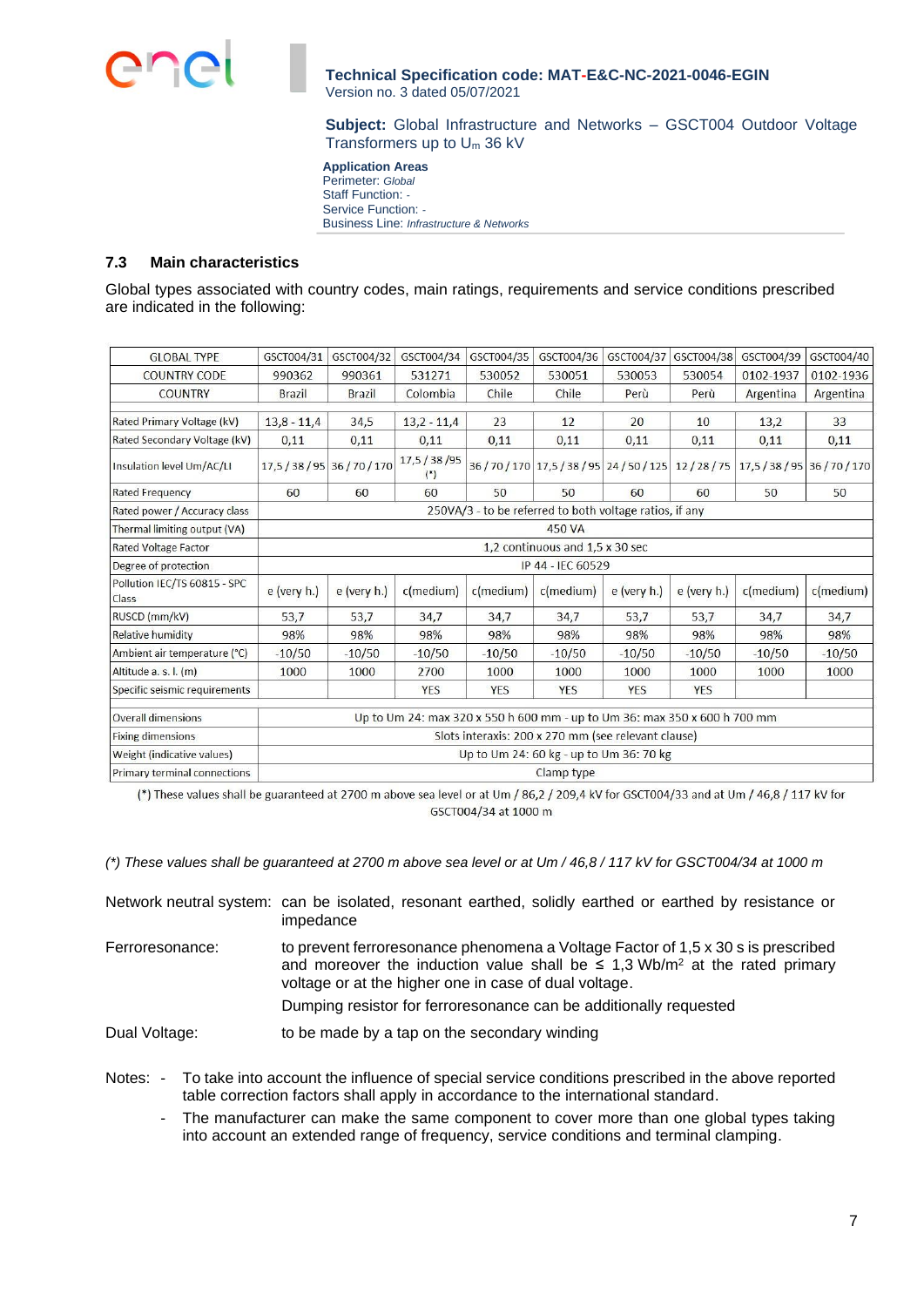

**Subject:** Global Infrastructure and Networks – GSCT004 Outdoor Voltage Transformers up to U<sup>m</sup> 36 kV

**Application Areas** Perimeter: *Global* Staff Function: *-* Service Function: *-* Business Line: *Infrastructure & Networks*

## <span id="page-7-0"></span>**7.4 Design and construction requirements**

#### **7.4.1.General**

Outdoor Voltage Transformers are generally insulated with cycloaliphatic epoxy resin moulded in one single process under vacuum. The VT shall be provided with proper earth connecting point.

#### **7.4.2.Primary terminals**

Primary terminals of the VT shall be made in anticorrosion material and must be suitable for the connection of naked conductors.

#### **Clamp type**

Made in anticorrosion material (tinned) with a clamp adapter of bi-metallic anticorrosion material and suitable for conductor of 16÷70 mm<sup>2</sup> .



### **7.4.3.Secondary terminals**

The secondary terminals shall be realized with M6 screws, suitable for conductors of 2,5  $\div$  16 mm<sup>2</sup>.

#### **7.4.4.Mechanical resistance of terminals**

Primary and secondary terminals fixed on the resin shall be designed to withstand the mechanical stresses indicated in the following table:

| Thread diameters (M) | Tightening torque (Nm) |
|----------------------|------------------------|
|                      | 3,0                    |
|                      | 10.0                   |
| 10                   | 15.0                   |

## **7.4.5.Box of the secondary terminals**

The terminals box must have a level of protection not lower than IP 44 according to IEC 60529 and it shall be equipped with a cable gland for passage and locking of a cable with outer diameter of 16 mm. Secondary terminals shall be provided with clear and visible identification.

### **7.4.6.External ferrous material**

External ferrous material, if any, shall be galvanized in accordance with relevant international standard.

### **7.4.7.Rating plate**

The nameplate shall include all the indications required by the IEC.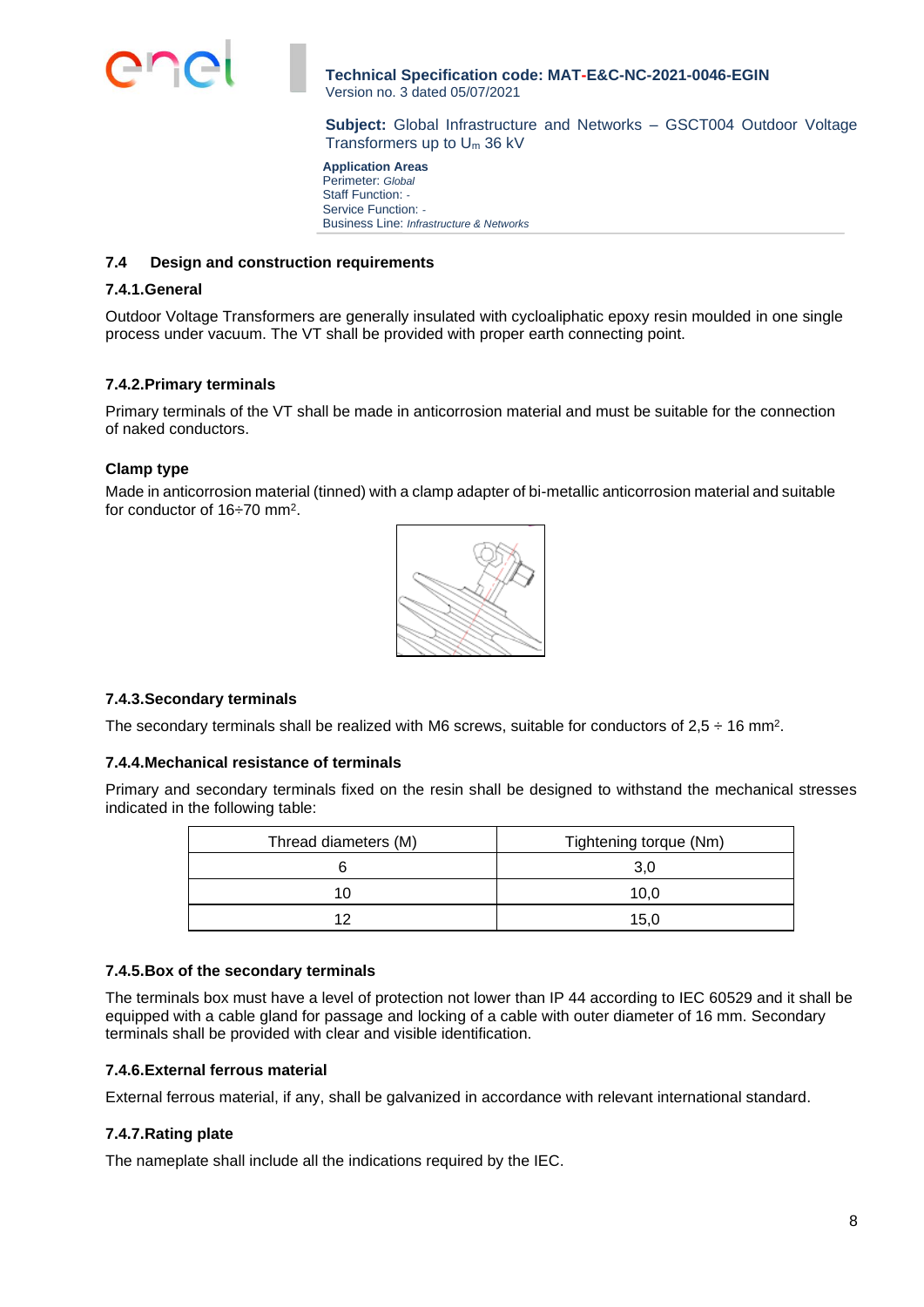

**Subject:** Global Infrastructure and Networks – GSCT004 Outdoor Voltage Transformers up to U<sup>m</sup> 36 kV

**Application Areas** Perimeter: *Global* Staff Function: *-* Service Function: *-* Business Line: *Infrastructure & Networks*

## **7.4.8.Primary terminal markings**

According to IEC 61869-3.

## **7.4.9.Secondary terminal markings**

According to IEC 61869-3.

### **7.4.10. Electrical scheme**

According to IEC 61869-3.

### **7.4.11. Cable for the connection of secondary terminals**

The VT shall be provided with a cable for the connections of secondary terminals.

This cable shall be included in the supplying and shall have the following characteristics: 2 x 2,5 mm<sup>2</sup>, length 15 m, double insulation level 0,6 - 1 kV, suitable for outdoor installation.

### **7.4.12. Manual and packaging**

For each VT the manual for installation and operation, in the language of the Country to be delivered, shall be provided. It shall also include the procedures to be adopted for storage, transportation and dismantling.

Packing for transportation and storage (which does not take part in the homologation process) shall be compliant to the documents referring of each Country.

The primary terminal bushings shall be protected in a suitable way to protect them from impacts that may damage them.

### <span id="page-8-0"></span>**7.5 Overall dimensions**

The overall dimensions are reported in the table with the main characteristics. The fixing dimensions are detailed in the following drawings.

The indicative weights are reported in table of clause 7.3.

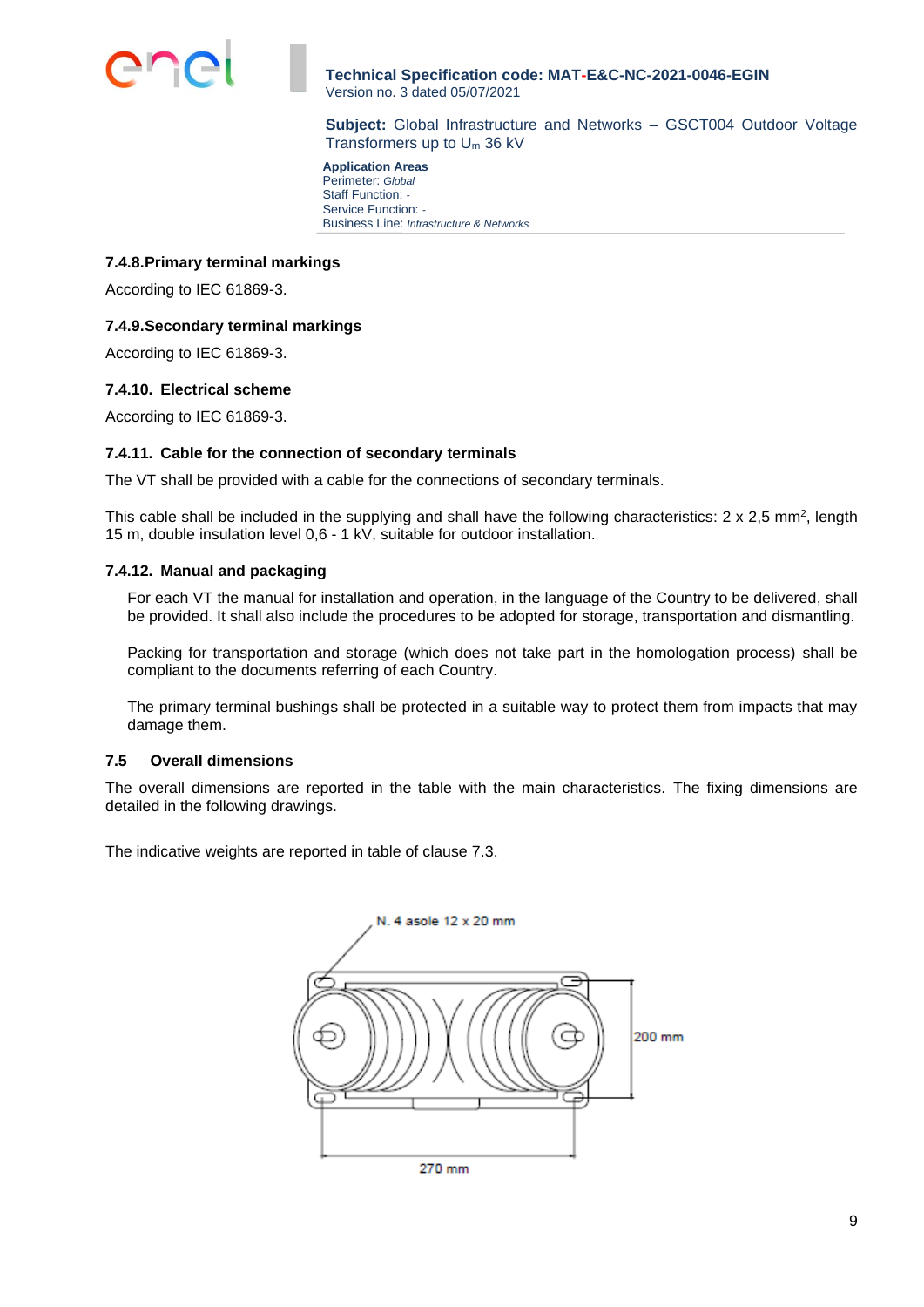

**Subject:** Global Infrastructure and Networks – GSCT004 Outdoor Voltage Transformers up to U<sup>m</sup> 36 kV

**Application Areas** Perimeter: *Global* Staff Function: *-* Service Function: *-* Business Line: *Infrastructure & Networks*

## <span id="page-9-0"></span>**7.6 List of tests**

#### **7.6.1.General**

Type, routine and special tests shall be performed in accordance to IEC 61869-1 and IEC 61869-3 with the additional special tests prescribed in the following, if not otherwise stated.

### **7.6.2.Type tests**

### 7.6.2.1. **Verification of the compliance to this technical specification**

The characteristics of the components, including ratings and design requirements, shall be in compliance with this technical specification.

The visual inspection shall be performed to verify the absence of imperfections and defects.

#### 7.6.2.2. **Temperature rise test**

The test shall be performed in accordance with IEC 61869-3 and the prescribed rated power values.

#### 7.6.2.3. **Impulse voltage withstand test on primary terminals**

The test shall be performed in accordance with IEC 61869-3.

### 7.6.2.4. **Wet test for outdoor type transformers**

The test shall be performed in accordance with IEC 61869-3.

#### 7.6.2.5. **Test for accuracy**

The test shall be performed in accordance with IEC 61869-3.

Moreover a magnetizing current graph shall be measured to determine the B/H graph in order to verify the requirement on the induction value (by referring to design data).

# 7.6.2.6. **Short-circuit withstand capability test**

The test shall be performed in accordance with IEC 61869-3.

### 7.6.2.7. **Verification of local seismic requirements**

The local seismic requirements indicated in table of clause 7.3 shall be demonstrated with an appropriate calculation in accordance with the local requirements specified in 7.2.3.

### 7.6.2.8. **Mechanical test on terminals**

The stresses prescribed in this specification shall be applied without any breaking or deformation on the terminal parts.

### **7.6.3.Routine tests**

### 7.6.3.1. **Visual inspection**

The visual inspection shall verify the compliance with this technical specification and the approved prototype and the absence of imperfections and defects.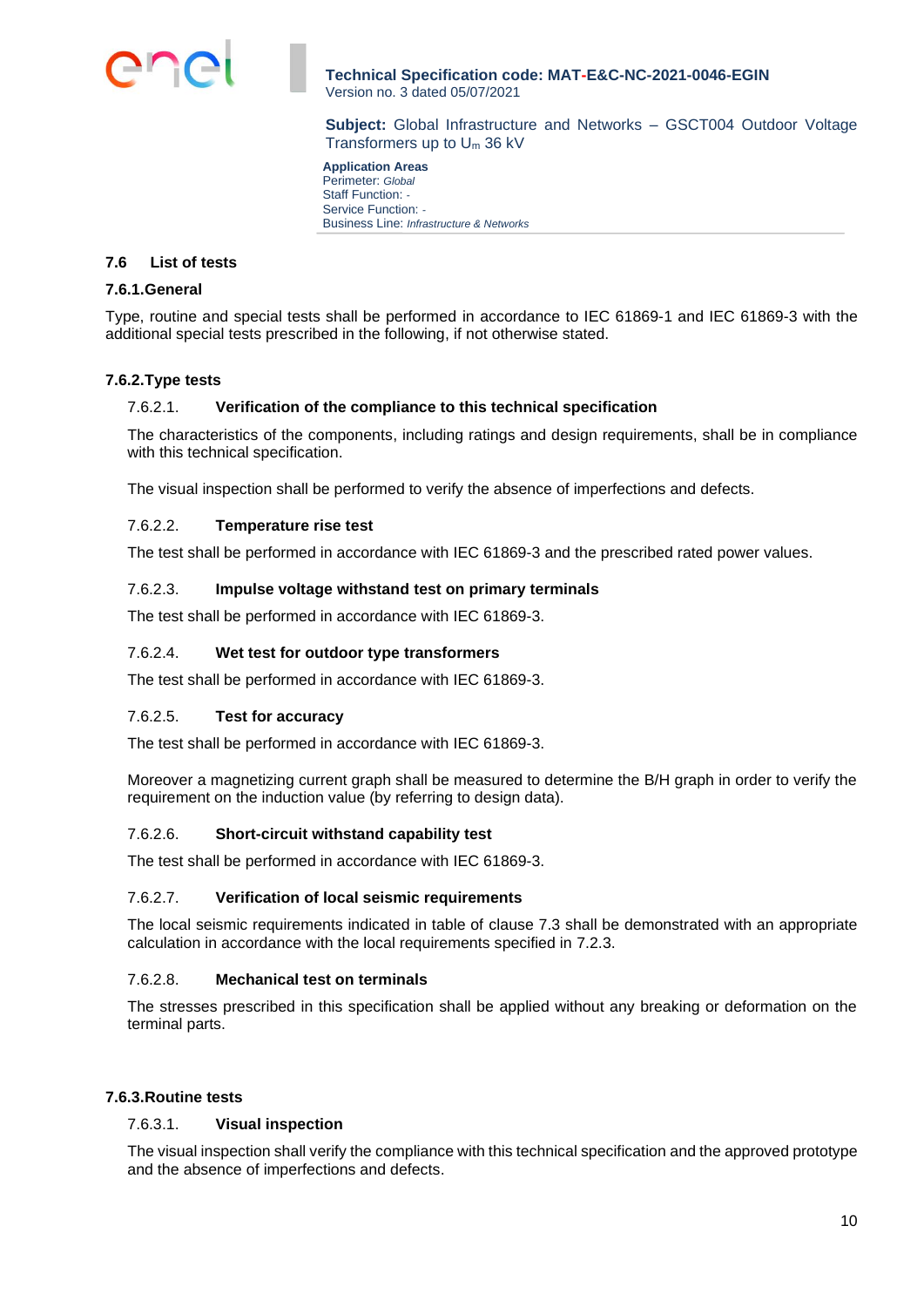

**Subject:** Global Infrastructure and Networks – GSCT004 Outdoor Voltage Transformers up to U<sup>m</sup> 36 kV

**Application Areas** Perimeter: *Global* Staff Function: *-* Service Function: *-* Business Line: *Infrastructure & Networks*

# 7.6.3.2. **Power-frequency voltage withstand tests on primary terminals**

The test shall be performed in accordance with IEC 61869-3.

## 7.6.3.3. **Partial discharge measurement**

The test shall be performed in accordance with IEC 61869-3.

### 7.6.3.4. **Power-frequency voltage withstand tests between sections**

The test shall be performed in accordance with IEC 61869-3.

### 7.6.3.5. **Power-frequency voltage withstand tests on secondary terminals**

The test shall be performed in accordance with IEC 61869-3.

#### 7.6.3.6. **Test for accuracy**

The test shall be performed in accordance with IEC 61869-3.

The error at  $F_v$  1,5 shall be checked on each voltage transformer.

### 7.6.3.7. **Verification of markings**

The test shall be performed in accordance with IEC 61869-3.

### 7.6.3.8. **Verification of the coating of the external ferrous material**

The coating of external ferrous material, if any, shall be verified in accordance with relevant international standard.

### **7.6.4.Special tests**

#### 7.6.4.1. **Fire test**

The test shall be performed in compliance to IEC 60660 on a sample to verify the self-extinguishing of the solid insulating material.

Test according to the previous version of this Specification will be considered.

## 7.6.4.2. **Accelerated environmental - electric ageing test**

The test shall be conducted on VT prototypes according to the standard IEC 61109, with the following indications.

A first prototype of VT shall be arranged with the primary circuit energized for a period of 1000 h and with range of ambient air temperature  $+20^{\circ}C +50^{\circ}C$  according the following cycle diagram: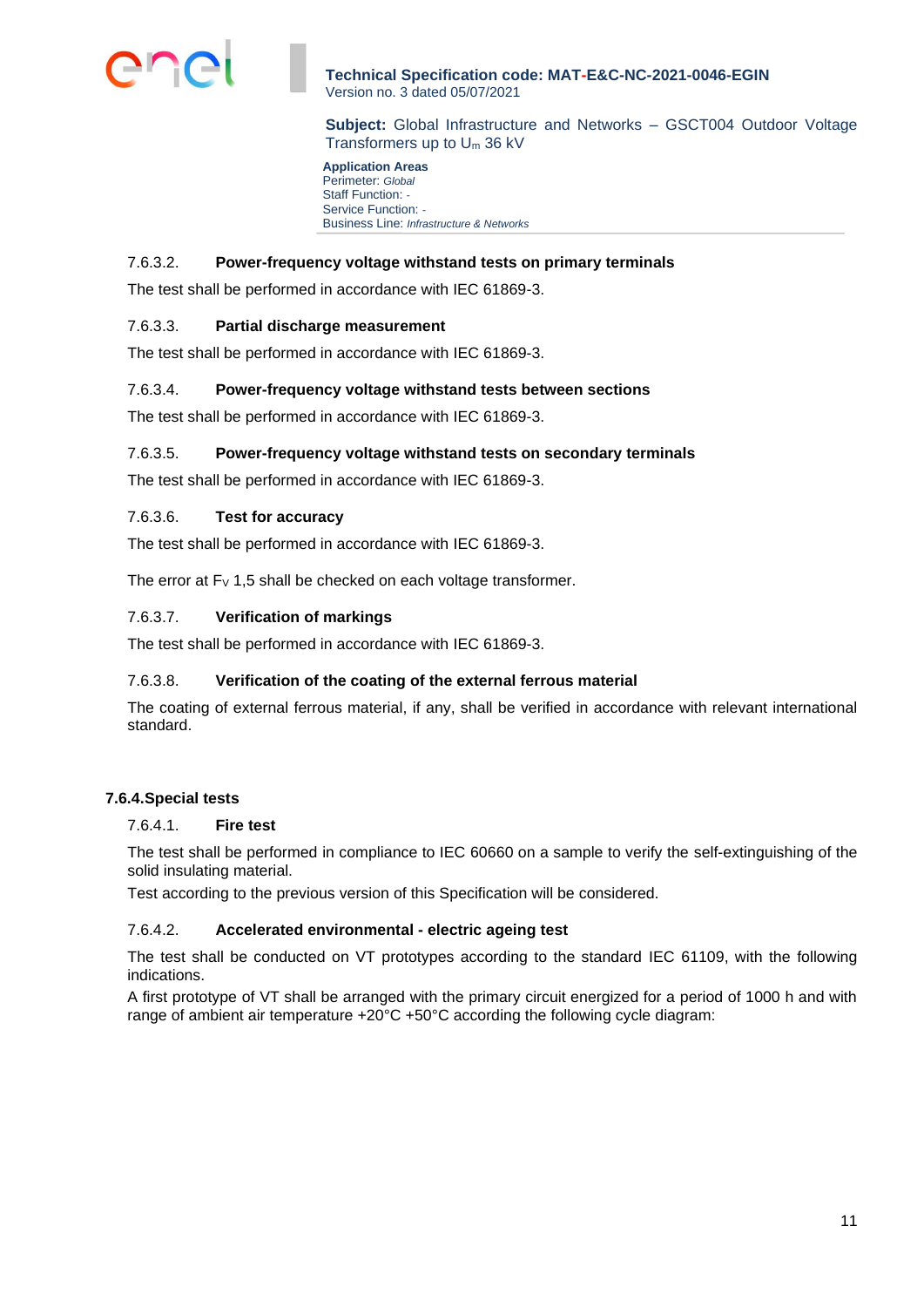

**Subject:** Global Infrastructure and Networks – GSCT004 Outdoor Voltage Transformers up to U<sup>m</sup> 36 kV

**Application Areas** Perimeter: *Global* Staff Function: *-* Service Function: *-* Business Line: *Infrastructure & Networks*



The test is successfully if no discharge occurs during test and the VT is able to withstand a power frequency voltage on primary terminals at a value of 80% of the rated power frequency voltage.

A second VT prototype shall be arranged without energization, for a period of 500 h, at the range of ambient air temperature -30°C + 50°C according to the following cycle diagram:

| 'Temperature -30°C +50°C |  |  |
|--------------------------|--|--|
|                          |  |  |

The test is successful if not evident external damages are visible and the VT is able to withstand a power frequency voltage test on primary terminals at a value of 80% of the rated power frequency voltage.

Test according to the previous version of this Specification will be considered.

# <span id="page-11-0"></span>**7.7 Documentation**

The documentation for the approval of the prototypes shall be arranged in accordance with the specific procedure for the TCA - Technical Conformity Assessment.

For delivering generally the VT shall be supplied with the following documentation:

- ➢ Drawings of the VT with overall dimensions, primary and secondary terminals arrangement
- $\triangleright$  Rating plate
- ➢ Tests report
- ➢ Declaration of conformity to this technical specification and IEC 61869-1 and IEC 61869-3
- ➢ Manual for installation and operation with clear indication for the secondary terminals connections, particularly in case of dual ratio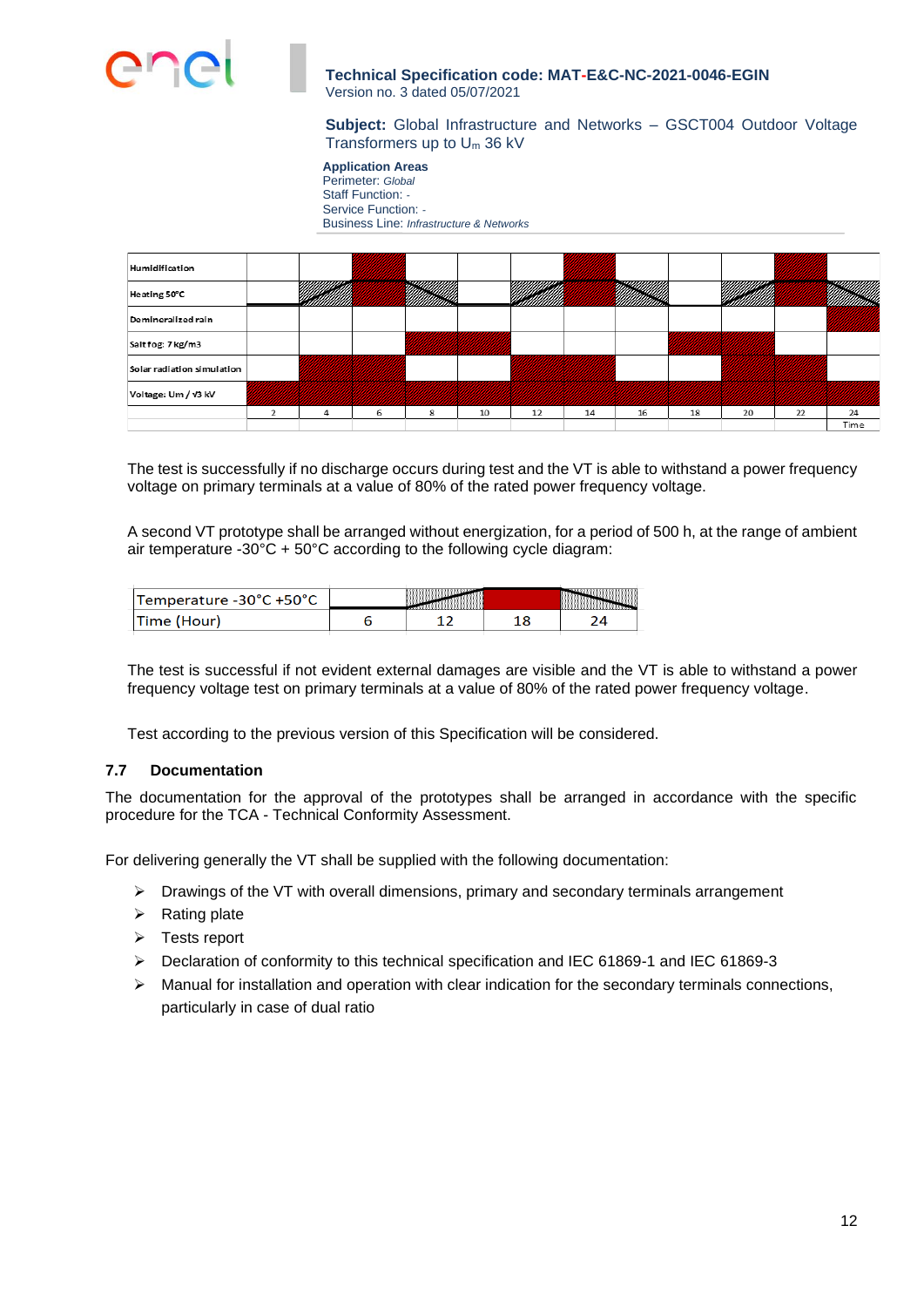

**Subject:** Global Infrastructure and Networks – GSCT004 Outdoor Voltage Transformers up to U<sup>m</sup> 36 kV

**Application Areas** Perimeter: *Global* Staff Function: *-* Service Function: *-* Business Line: *Infrastructure & Networks*

# <span id="page-12-0"></span>**8 ANNEXES**

# <span id="page-12-1"></span>**8.1 Check list for tender**

Example of check list to be used for tender